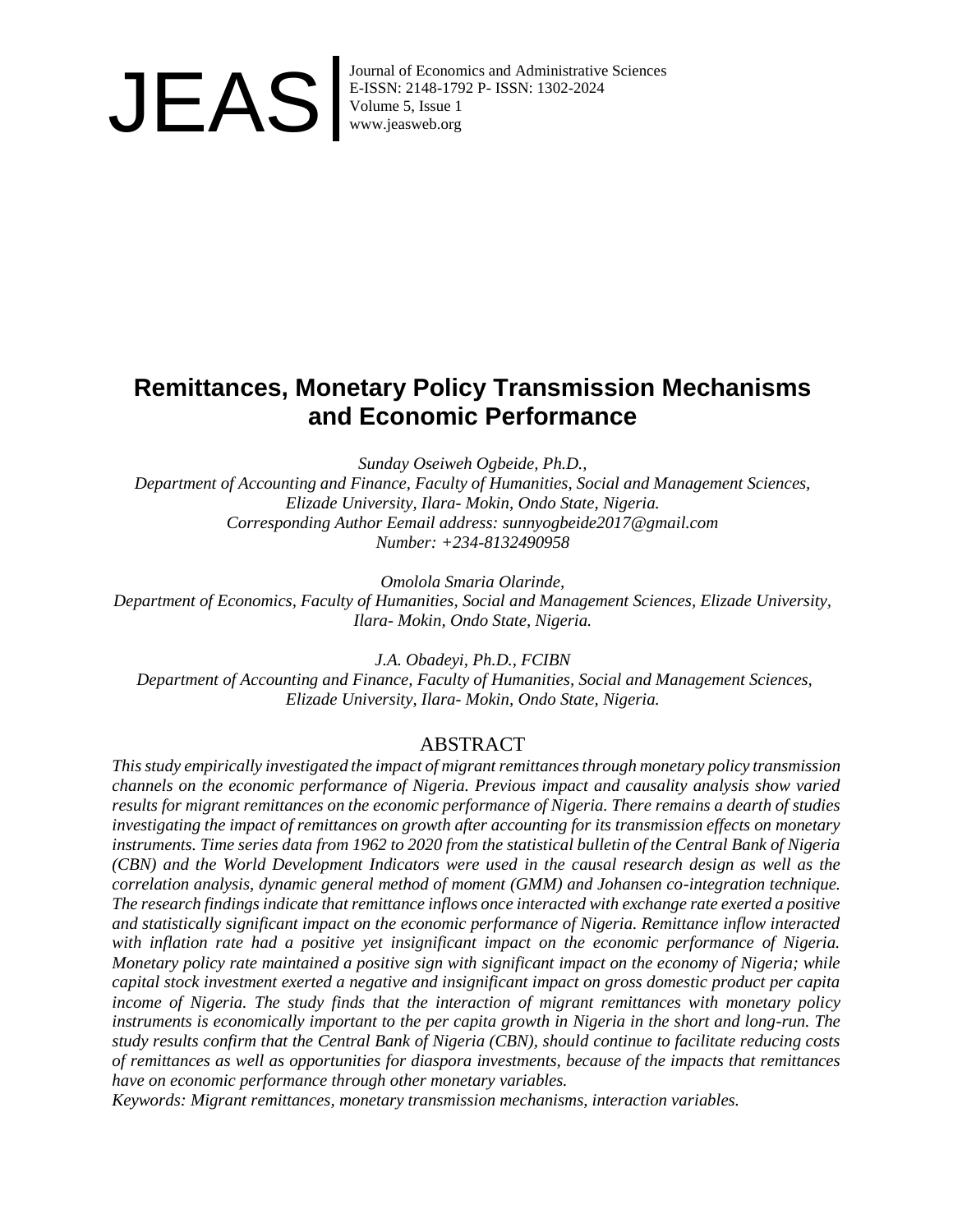### **Introduction**

Migration has become a topical issue in contemporary times throughout the global space. The global migration rates adjusted for population changes have increased gradually, yet the influxes of persons disproportionately affect certain countries more than others. The bulk of the inflows are primarily economic migrants seeking for greener pastures and responding to opportunities arising from globalization. The United Nations Department of Economic and Social Affairs (UNDESA, 2019) reported that an estimate of 272 million persons lived outside the country of their origin in 2019.

The increased acceptance of migration as a means to expand economic opportunities rather than as an alternative to trade has revealed new research areas to ascertain the implication of these movements, including returns such as emigrant remittance. Money remitted from abroad fills a number of roles: as a source of investment, consumption, welfare for the old (McCormick & Wahba, 2014; Marzovilla & Mele, 2015; Matuzevciute & Butkus, 2016). Migrant remittances are a lifeline to many households, improving health and capital accumulation (see Aboulezz, 2015, also Ratha, 2020). Migrant remittance inflows increase physical and human capital and also minimize the depth of poverty in a country (Adams & Page 2005; Acosta et al. 2008; Cox Edwards & Ureta 2003; Woodruff & Zenteno 2007; Fajnzylber & Lopez 2008; Yang 2008). Nigeria is among the top remittance receiving countries globally; the Central Bank of Nigeria (CBN, 2019) showed in its balance of payment accounts that inflows of workers' remittances to Nigeria reached USD 23.59 billion in 2018.

Migrant remittance inflows have mixed implications on the domestic macroeconomy. The positive macroeconomic implications include increasing investments, raising the volume of foreign currency, minimizing macroeconomic volatility, economic growth, productivity, inclusiveness and increasing imports. Concomitantly, scholars highlight associated macroeconomic concerns including the reduction of labour supply that precedes remittances, increasing currency exchange, minimizing export competitiveness and increasing price level in a receiving economy (Matuzevciute  $\&$  Butkus, 2016). These migrant remittances influence monetary transmission mechanisms through exchange rate and inflation rate.

The value of migrant remittances in a country of origin is largely determined by the stability of the prevailing exchange rates. A rise in foreign currency values would enhance the volume and value of remittances received by households. This may put inflation pressures, by increasing money supply, on the national currency and could inversely impact upon the domestic economy. Studies such as Kim (2019) and Lartey (2016) report that remittances tend to appreciate exchange rates.

Conventionally, a foreign currency appreciation has the propensity to increase the value and volume of migrant remittances in a country of origin, which in turn positively influences the level of consumption, investments, and exerts pressure on the local currency (Amuedo-Dorantes & Pozo, 2004; Acosta, Lartey & Mandelman, 2007; Lopez, Molina & Bussolo, 2007; Lartey, Mandelman & Acosta, 2008). Conversely, in a period of depreciating exchange rate at origin, recipients of remittances in an origin country tend to get more local currency value. This is likely to increase their consumption rate and cause a rise in inflation, assuming all other factors are held constant. These exchange rate effects bring to the fore, that countries going through turbulences in monetary policy could be majorly remittance-recipient ones in that these inflows play a role in weakening the effective macroeconomic management policies of the Central Banks. In the view of Barajas *et al* (2016), migrant remittances contribute towards strengthening monetary transmission and enhancing economic activities, if there is already good management of macroeconomic variables. Thus, the efficacy of the influence of migrant remittances on economic performance is a function of the interaction it maintains with effective monetary policy of a country.

Natalia, Miguel, Matloob and Bryce (2006) further posited that remittances fuel inflation via appreciation of the real exchange rate, and in turn reduce labour market participation rates as receiving households opt to live off migrants' transfers rather than through working. This is so because migrant remittances are commonly spent partly on consumption and partly on investment. In the case that remittances are consumed and not saved, in the face of inflation, the level of savings, including those available for investments, can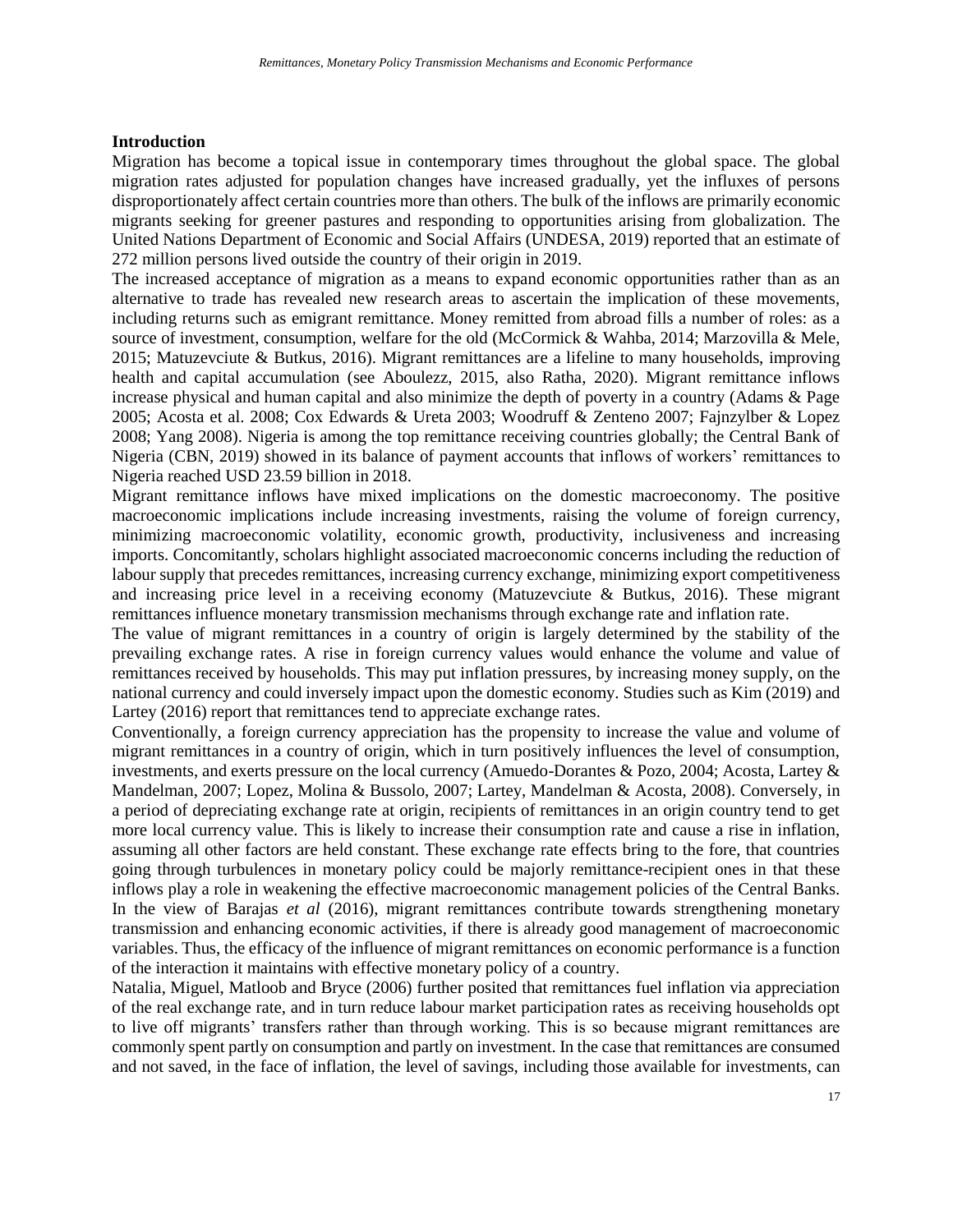becomes eroded by inflation; consequently having an adverse effect on economic performance in a country (Adelman and Taylor, 1992 and; Barajas, Chami, Ebeka and Oeking, 2016). Migrant remittances increase aggregate demand through an increase in consumption expenditure of the receiving households and in turn create inflationary pressure on the economy.

Proceeding on the objectives of this study, we introduce a multiplicative model in which interaction is said to occur when variables are multiplied to because they scale up the effects on an outcome variable (see for instance, Chunrong, & Norton, 2003; Bear, 2004; Brambor, Clark, & Golder, 2005). As an example the volume of remittance inflows when multiplied by an appreciating prevailing exchange rate, has the likelihood to magnify the quantum of funds in the hands of the recipients in the domestic country. The aftermath of this could be an increase in demand for durable and consumable goods as well as boost of investment in economic projects in a country. Noticeably, when the inflation rate is high, the size of funds received through migrant remittances can afford the purchase of fewer quantities in the market, while also discouraging investments, thus adversely affecting economic performance.

Marzovilla and Mele (2015); Matuzevciute and Butkus (2016) emphasized that the interaction of migrant remittances with monetary policy transmission mechanisms in driving economic performance is presumably anchored on the economic or political balances and government policy towards regulating remittance and its productive investments. In developing countries, specifically in Nigeria, studies which have investigated the impact of migrant remittances on economic performance through an interaction with monetary policy are inadequate in number.

The impact of migrant remittance inflows on the economic performance of countries is still ambiguous (Kumar et al., 2018). While migrant remittance inflows exert a positive influence on economic growth (Kumar et al., 2018; Shera and Meyer, 2017; Pradhan, Upadhyay & Upadhyaya, 2008), other studies show that a negative or no association exists between migrant remittances and economic performance (Chami, Fullenkamp & Jahjah, 2005; Feeny, Iamsiraroj & McGillivray, 2014; Lim & Simmons, 2015). Shera and Meyer (2017); Matuzevciute and Butkus (2016); and Ilu (2019) investigated the nexus between remittances and economic growth but did not use dynamic regression estimation methods. Basically, a potential problem that arises in a research involving remittances is the endogeneity of the remittance variable itself (Natalia et al., 2006). This fits within the literature on remittances as counter cyclical inflows since countries with relatively poorer economic performance have a higher probability of receiving larger volumes of remittances from abroad because migrants attempt to augment expenditures of their household members who remained at their country of origin (Natalia et al. 2006).

Although Matuzevciute and Butkus (2016); and Ilu (2019) show the impact of remittances on economic performance, they omit to empirically examine the monetary transmission channel. This study has become necessary because the impact of remittances on the Nigerian economy through its interaction with monetary policy instruments remains unsettled in the literature for developing countries. We approach this laguna with a methodological novelty in the Nigerian case, that adjusts for the effects of remittances on monetary policy instruments when measuring the consequences of remittances on economic performance. Remittance inflows pose challenges for macroeconomic policymaking, exerting upward pressure through monetary policy transmission mechanisms such as real exchange rate and inflation rate, this study aims to settle the effects on short and long-term economic performance. Following this introduction, section two covers the empirical literature on the key variables, section three presents the theoretical and methodological approach of the research, section four discusses the results of our empirical analysis and section five concludes while providing applicable recommendations.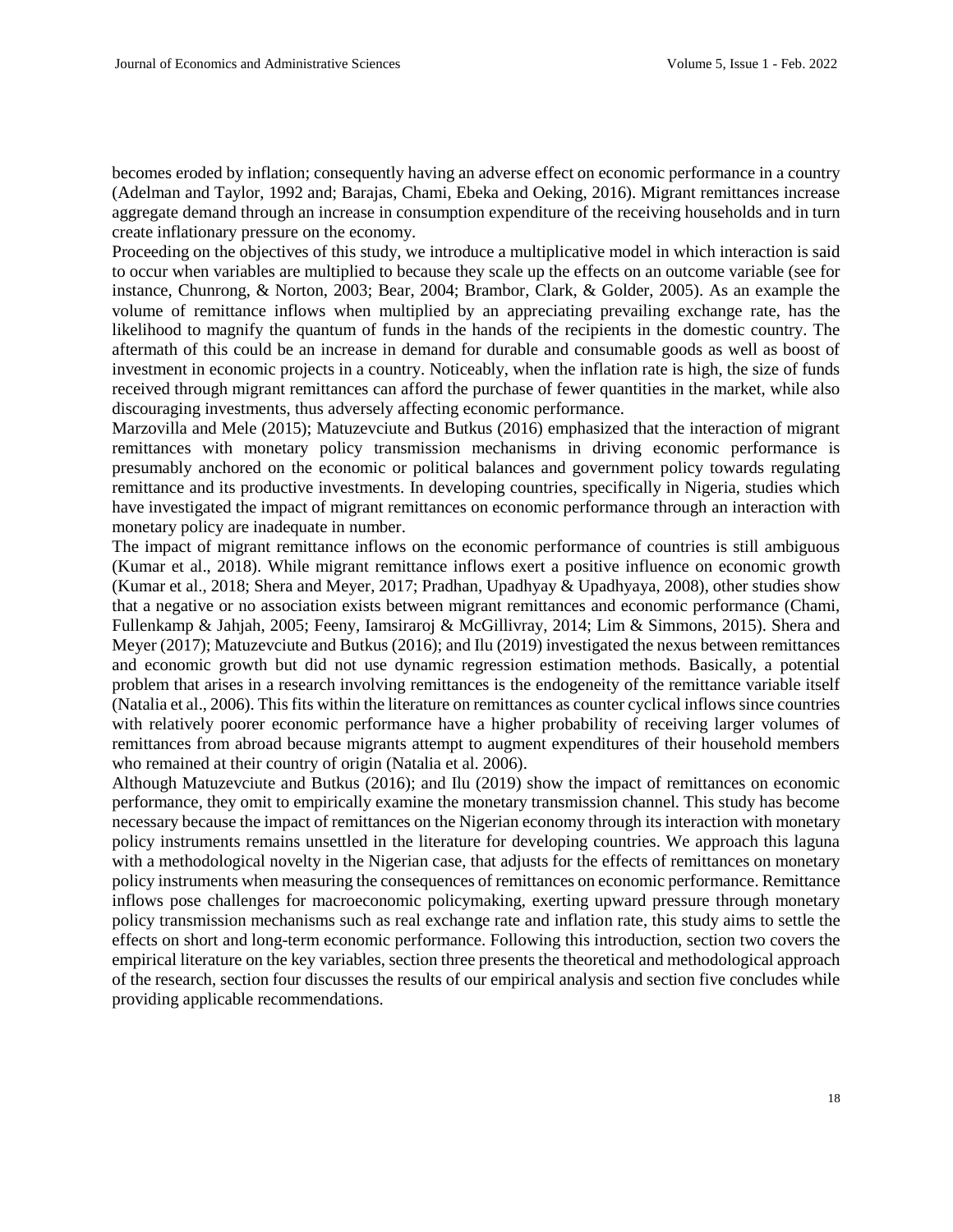### **2.0 Literature Review**

### **2.1 Theoretical Literature**

The remittances and economic performance literature has relied significantly on growth theories. The endogenous growth channel (Lucas 1988, Romer 1986) captures remittances as a form of investment an increase quantity or/and quality of which raises growth through physical capital, technology is embedded within. Yet the growth theory treats remittances as any other form of capital, without delving into the motivation literature, which ties remittances to business cycles and household investment decisions. Stark's (1985, 1991) New Economics of Labour Migration by identifying that remittances are a result of inter temporal household decision making that occurs before migration, bridges the gaps between determinants and impacts of remittances thereby becoming useful to the objectives of this study. NELM in this way explains the reason behind remittances being countercyclical since migrants owe an investment return to the household from which they emerged and repay this even more in times of economic downturn. Extending Stark and Bloom (1985) can explain the implication of additional income for consumption and investments in the hands of migrant sending households on monetary variables.

The theory views migration as a potent instrument for individuals and family members to enhance investment and diversify income sources. The NELM theory in the light of increasing remittance inflows captures a household investment decision applicable to Nigeria where it is common for households to pool resources towards send one member abroad for work with an agreement/unvoiced expectation about returns on this investment often through remittances. Consciously and unconsciously, a sort of contractual agreement is reached between a family and the individual migrant. As the migrant remittance inflows increases, it is expected that the economic well-being of family members in the home country will improve. Remittances are central to the migration decision, because migration is seen as an investment strategy (see Olarinde, 2015) and as an additional source of consumption and investment for households as well as insurance for the aged. Stark (1991) demonstrated that the key channel through which migrants improve economic performance is through human capital formation (see Olarinde, 2015 for applications to Nigeria) since the implication is that skills are built in a bid to get returns from migration, yet skill loss is below net human capital formation in the country.

The remainder of applications of Stark assumptions are in tandem with the economic growth literature, where a number of factors related to physical and human capital and technology increase output. The focus on the physical capital components of growth, especially the monetary transmission mechanisms is best elucidated through an explanation of to the Mundell-Fleming-Dornbusch principles. The Mundell-Fleming-Dornbusch type model holds that in effective and expansionary monetary policy, monetary policy variables such a remittances, exchange rate and capital accumulation lead to investment, increase in money supply and minimize inflation, indirectly and directly leads to acceleration in the levels of real output (Rafiq & Mallick, 2008). At higher interest rates money demand declines. The aftermath of this is increase in consumption rate in the economy as well as increase the volume of cash in circulation.

The building blocks to the Mundell-Fleming-Dornbusch model given as explained in Boughton (2002) rests on the assumptions that: total expenditure is a sum of private (p) and government expenditure (g). National income  $(y)$  is a sum of total expenditure (z) plus trade balance (b). Private income is subject to taxes (t) so that private income (n) is y less t; and tax payments are a function of national income  $t = t$  (y). Remittances constitute private income so that  $r = r(n)$ . At a given stock of money (m), velocity of money (v) is derived at the rate of y/m. Private expenditure is a function of both national income and interest rate so that  $x = x$  $(n, i)$ . Interest rate depends on velocity money supply,  $i = i(v)$ . Trade balance (b) is a function of total expenditure and exchange rate (e)  $b = b$  (z,e) and net capital inflow (k) is a function of interest rate,  $k = k$ (i). These principles are an established guide to the interpretation of the transmission mechanisms of monetary variables and the dynamics by which interactions with one another impact upon growth.

#### **2.2 Empirical Literature**

The plethora of research investigating the relationship between remittances and economic growth have circumvented examining economic performance through the interaction of remittance with monetary policy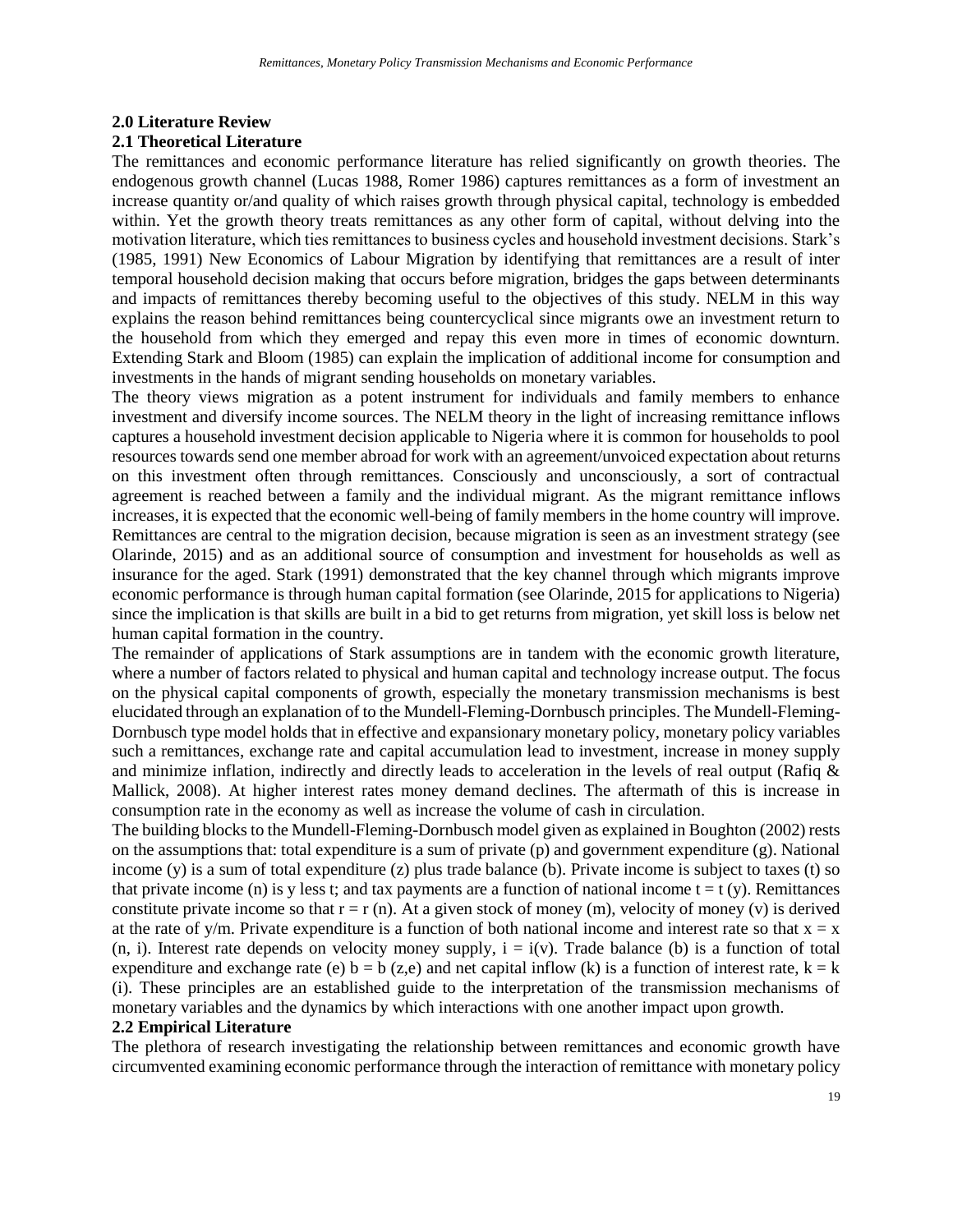instruments, particularly in developing countries such as Nigeria. Nevertheless, studies that concentrate on the impact of remittances on monetary policy instruments abound. In one instance, Lucas' (2005) showed that remittances accelerated investments in Morocco, Pakistan and India. In another, Glytsos (2002) modelled the direct and indirect effects of remittances on income and hence on investment in seven Mediterranean countries; findings that investment rises with remittances in six out of the seven cases. Similar positive results are reported from by Leon-Ledesma and Piracha (2004) for eleven Eastern European countries undergoing transition to capitalism in which remittances, by increasing investments, had a positive impact on productivity and employment by way of directly and indirectly effects, over the period of study 1990 to 1999.

A number of these studies measure the impact of remittances on monetary variables for Nigeria. Notably, Osigwe and Madichie (2015), showed using the Johansen co-integration technique that exchange rate as well as money supply exhibited a long run relationship with remittances in Nigeria over the period 1970 to 2013. Moreover, Osigwe and Madichie (2015) found unidirectional Granger causality from money supply to remittances only at lag one and not in the reverse, while in other lags, no evidence was observed of causality running from exchange rate to remittance. Ilu (2019) who concentrated on the impact of remittances inflows on exchange rate stability at origin over the periods 1990 to 2018, using the autoregressive distributed lag (ARDL), found a positively and significant relationship with exchange rate, implying that remittances engender the depreciation of exchange rate. Adenutsi and Ahortor (2008) through a vector autoregressive (VAR) model using quarterly data between 1983 and 2004 for monetary aggregates, exchange rates and interest rates showing that these positively impacted on remittance inflows; while domestic price levels negatively affected remittance inflows. The impulse functions of the Adenutsi and Ahortor (2208) research point out that remittance inflows responded to its own shocks but not to shocks as a result of monetary aggregates, exchange rates, interest rate and the price level and these remittance inflow positively drives itself in the first quarter.

The impact of remittances on growth is mixed. Among empirical analysis showing a positive effect on economic growth are Faini (2002) and Ratha (2003). The impact analysis of remittances on national growth among seven countries by Faini (2002) concentrated on a standard set of explanatory variables; among which policy stand is notable. Faini (2002) interpreted the results of the positive remittance coefficient on the policy stance as indicative that a sound policy environment, which also encourages the accumulation of productive assets by households would enable a full materialization of the impacts of remittances. Sound policy in Faini's (2002) view engendered economic stability, incentivized agricultural production, and facilitated the accumulation of social and productive capital. Similar conclusions on chanels of impacts of remittances were reached by Ratha (2003) whose focus on governance levels showed that remittance inflows between 1996 to 2000 reached mean values of 0.5 per cent of GDP for those countries in which corruption exceeded the median level; against 1.9 per cent for economies where corruption was below the median values - implying that the level of income generated from remittances was subject to the corruption situation in the receiving country. This mixed effect is reported for a large pool of countries as investigated by Matuzevciute and Butkus (2016) for the years 1990 to 2014 in a sample of one hundred and sixteen countries using the pooled least squares and fixed effects estimation methods on the panel time series data. The Matuzevciute and Butkus (2016) findings revealed that although migrant remittances had a long-run impact on economic growth, the level of the impact is a function of the countries' economic development and quantum of remittances inflows in the economy.

20 Other studies reported insignificant or non-positive effects of remittances on economic growth (Ang, 2006; IMF, 2005). Among these, IMF (2005) covering 101 developing countries over the period 1970 to 2003 showed that remittances were not statistically associated with increases in per capita output, or with other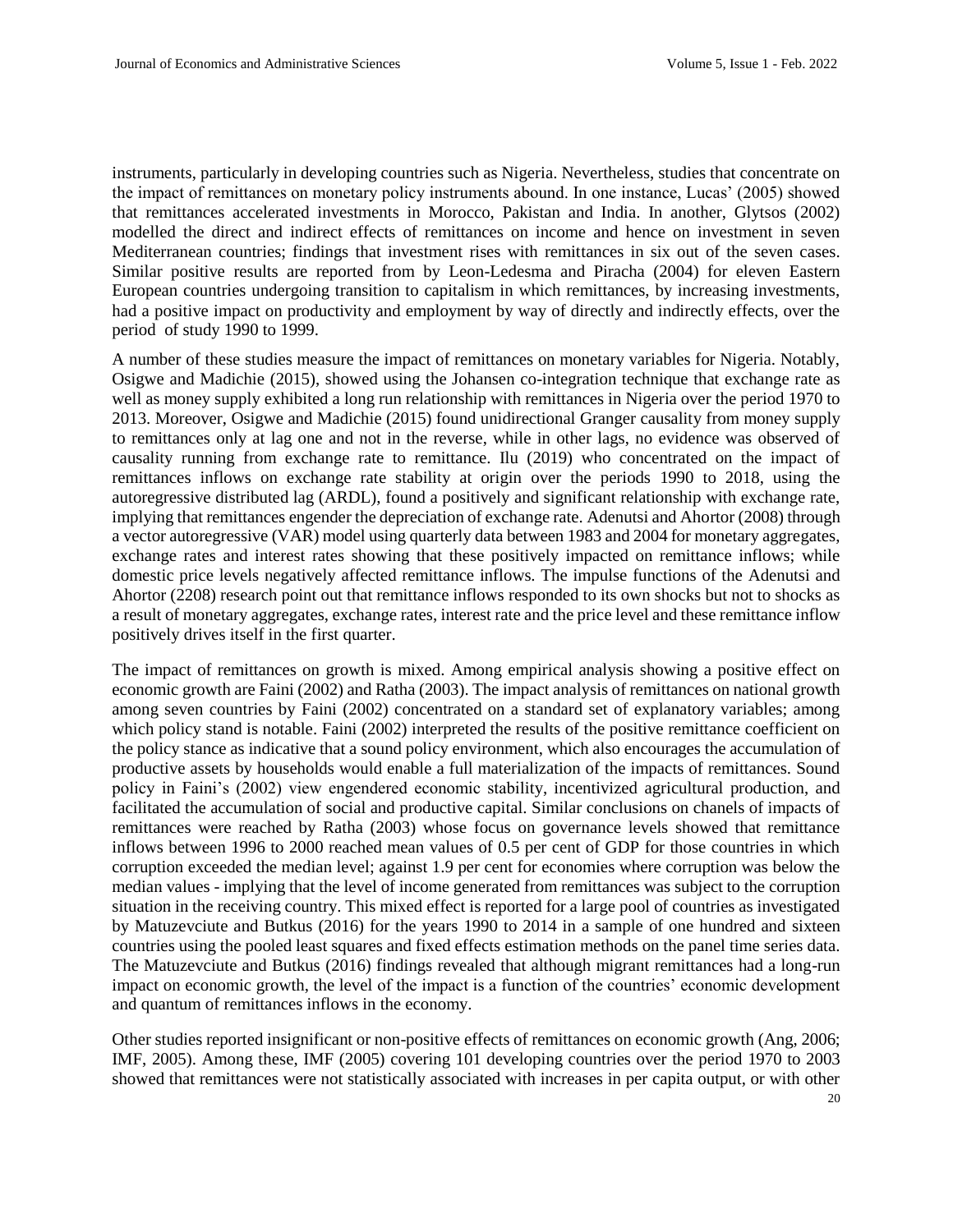variables viz. education or investment rates. IMF (2005) described their results as inconclusive given measurement difficulties associated with the countercyclical nature of remittances. Similarly, Ang (2006) established that remittances had a negative effect on economic growth in the Philippines, when disaggregated by regional administrative levels; although the same study, at the national level reported that remittances influenced economic growth positively and significantly – leading to their conclusion that remittances had a mixed outcome on growth within the same country and for the same variables, depending on the administrative unit of analysis, while the overall effect was non-positive. Ang (2006) deduced that for remittances to become a more foundational source of output and economic development it must provide value addition to the production process as well as to investments.

Marzovilla and Mele (2015) who examined migrant remittances, economic growth and exchange rate regime in Morocco through the VAR estimation method to analyze the time series data inform this study's investigation of monetary transmission mechanisms through which remittances impact upon growth. The Marzovilla and Mele (2015) research findings indicated that migrant remittances are a major driver of the economic growth in Morocco. The empirical review has shown that Matuzevciute and Butkus (2016); Ilu (2019) including those studies covering Nigeria fell short of examining the interaction between migrant remittances and monetary policy instruments on economic performance. This mentioned shortcoming in previous studies on Nigeria combined with the observation in several of the presented results that the effect of remittances on growth varies by transmission mechanism, prompted this paper.

## **3.0 Data and Methodology**

### **3.1 Data**

This study set out to examine the interaction effect of remittance inflows with monetary instruments on the economic performance of Nigeria employing the causal-research design. Two context variables help endogenise migrant remittances on monetary instruments by interacting the former with exchange rate and interest rate separately. These serve to elucidate direct and indirect feedback but also to ameliorate some of the correlation problems between variables such as exchange rate and interest rate. Time series data for the period 1962 to 2020 were retrieved from the World Development Indicators (WDI, 2020).

### **3.2 Theoretical Framework**

The examination of the nexus between remittances and economic performance is framed within the new economics labour migration (NELM) theory of Stark's (1991) and Stark and Bloom (1985). In the application of the NELM to this study, households, which are the decision making units in Stark's model, choose a representative to leave the origin country with the intention to work, generate income and then remit the earned income later into the same home country. The NELM identifies remittances as economic capital needed for migration, remittances as a return on capital investment reflects how those costs are netted out once the migrant starts to remit funds to the source country. There is a cost function generated for remittances, where the cost of remittances c depends on the household savings combined with additional sources of funds, k. Starks's household decision making process is representative of the Nigerian migration experience in which resources are pooled to send one family member abroad. The investment in a household member comes with an agreement/unvoiced expectation to provide returns often through remitting in cash and kind back to his origin.

### $c (REM) = k(REM)$  (1)

This study only considers the financial returns to remittances, f for the sake of simplicity, since remittances in kind as well as social remittances are not observable in time series for the period we examine. Although the data on official remittances is acknowledged to be grossly inadequate in capturing money remitted through informal channels, we assume the time trend in official remittances are reflective and that all workers who choose to remit are captured.

To capture the relationship more distinctly between remittances and monetary variables an application of the Mundell-Fleming-Dornbusch type model is introduced. The paper posits that in effective and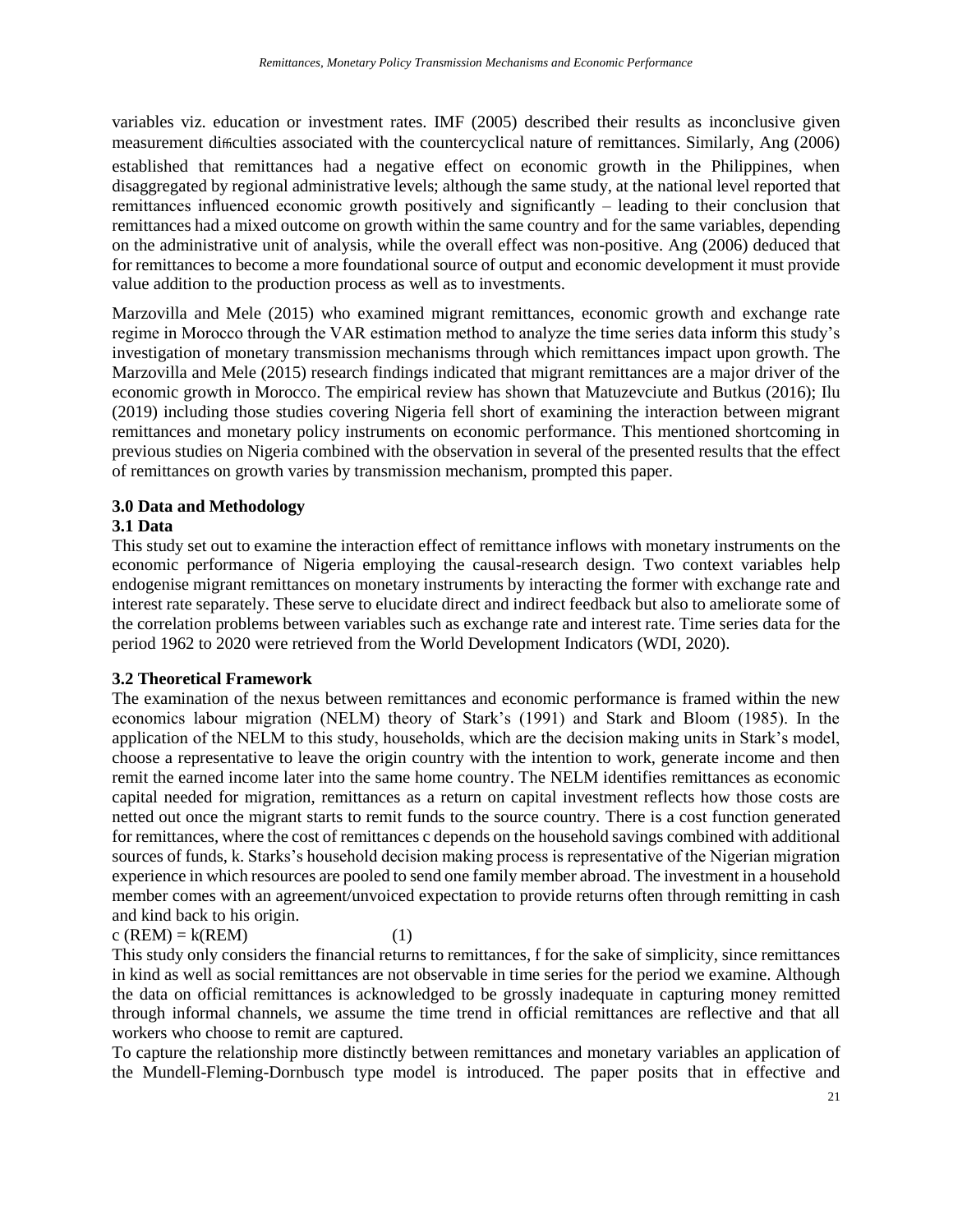expansionary monetary policy, monetary variables such as remittances, exchange rate and capital accumulation lead to investment, increase in money supply and minimize inflation, indirectly and directly leads to acceleration in the levels of real output á la Rafiq & Mallick (2008).

REM, MS,  $EXR \equiv \uparrow NV$ ,  $\uparrow MS \uparrow NF$  (2)

After specifying a standard growth function  $Y = (AK^{\alpha}, L^{1-\alpha})$  (3)

In accordance with Stark and Bloom (1991) we assume investments depend on remittances so that:

 $INV = f(REM)$  and  $K = f(INV)$  (4)

After relaxing Stark's assumptions of imperfect markets in order to be able to account for the reality that the data presents, the paper introduces an extended growth model to capture the impact of a number of monetary variables on economic performance

$$
Y = \beta_{ot} + \partial_1 + X_{it}\beta + \varepsilon_{it} \tag{5}
$$

Where  $X_{it}$  represents a vector of independent variables comprising of remittances, exchange rate, inflation, monetary policy rate and investment.

To these the study adds principles of the Mundell-Fleming-Dornbusch model to explain interactions between monetary variables. The principles suggests that remittances can scale up the impacts of both exchange rate and inflation rate on the economy.

$$
Y = \beta_{ot} + \partial_1 + X_{it} Y_{jt} \beta + \varepsilon_{it} \tag{6}
$$

And Y represents a set of interacted variables limited to a number j

In this model remittances received have the propensity to increase money supply in the domestic economy; and engender buying of durable and consumable goods significantly. The cash can be used to buy both local consumables and imports. In practical terms the Nigerian exchange rate regime over the period was a hybrid between floating and fixed systems. Should the tendency to invest a proportion of the remitted funds rise, this positively influences inflation rate directly and/or indirectly in the economy.

### **3.3 Model Specification**

The dynamic and Johansen and Juselius co-integration regression stochastic models used for the study are stated as:

**Dynamic (General Method of Moment) Regression Estimation Model** 

 = + 1−1 +2 ∗ +3 ∗ +4 + <sup>5</sup> + ……………............... (7) **Johansen and Juselius Co-integration Regression Estimation Model**  ∆Y = 1−1 + ⋯ ∆−+1 + ∏− + … … … … … … … … … … … … … … … … … … … … . … … … … … … … … … … (8)

Y meaures Gross domestic product per capita; REM\*EXR represents remittances inflows interacted with exchange rate; REM\*INFR is remittances inflows interacted with inflation rate; *INV is* investment, proxied using capital stock and MPR is the monetary policy rate;  $\varepsilon$  is the stochastic error term acting as a surrogate in the models. The coefficient  $\beta_0$  represents the intercept; while t is the period of study.

The a prióri expectation is that the estimation coefficients  $\beta_1 > 0$ ,  $\beta_2 > 0$ ,  $\beta_3 > 0$ ,  $\beta_5 > 0$ ,  $\beta_6 >$ 0, have a positive relationship with economic performance.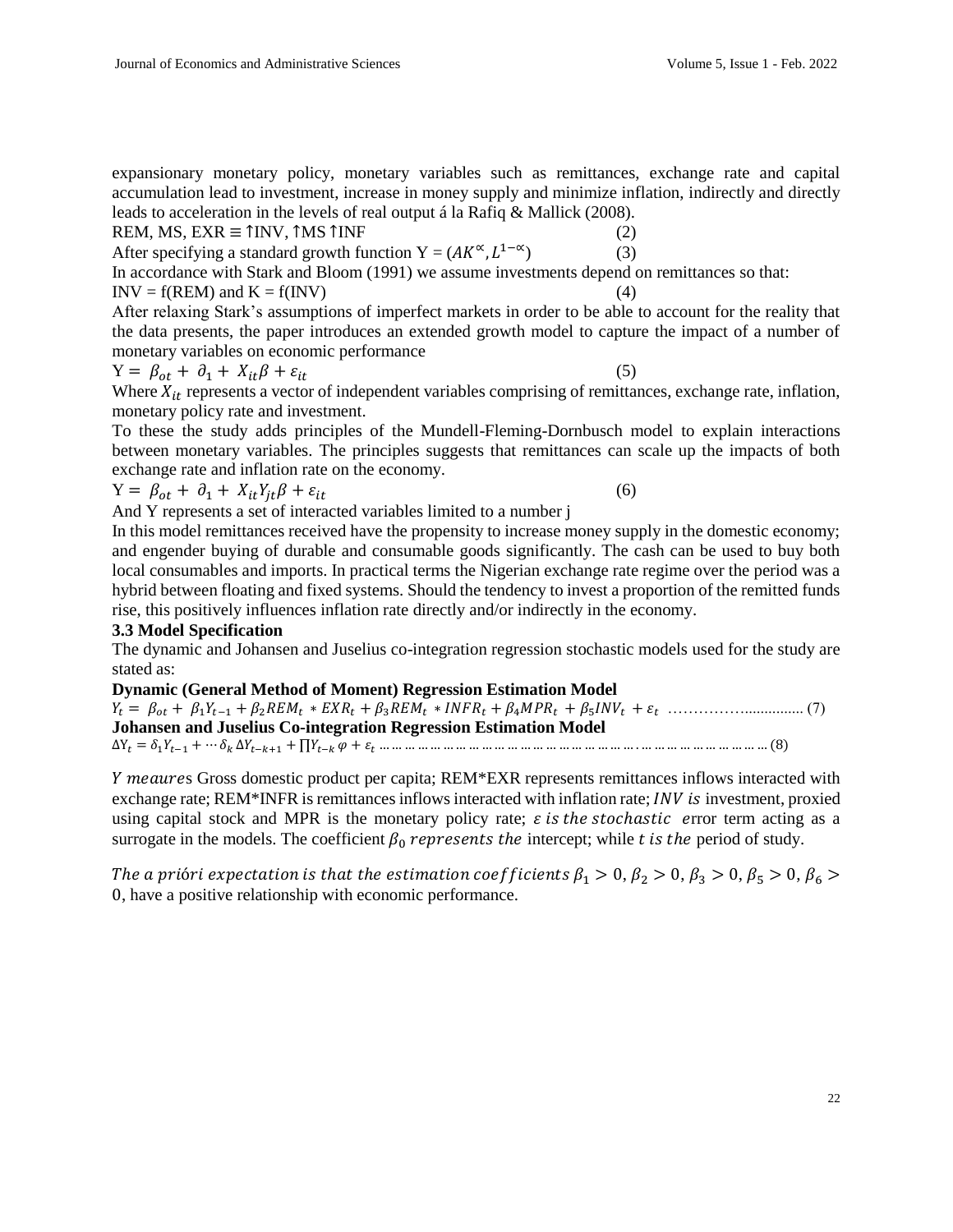| <b>Types of Variable</b>     | <b>Variables</b>                         | <b>Operationalization and Source</b>                                    |  |
|------------------------------|------------------------------------------|-------------------------------------------------------------------------|--|
|                              | Gross Domestic product growth per person | This is real GDP growth in purchasing power parity in billions of       |  |
| Dependent Variable           |                                          | Naira as indicated in the world development indicator.                  |  |
|                              | <b>Monetary Policy Rate</b>              | This is the stipulated monetary policy rate of the Central Bank of      |  |
|                              |                                          | Nigeria.                                                                |  |
|                              | Capital Stock (Investment)               | Measured using value of gross fixed capital in billions of naira values |  |
|                              |                                          | as indicated in the World development indicators.                       |  |
| <b>Independent Variables</b> | Inflation rate                           | Measured using annual percentage change in consumer price index.        |  |
|                              |                                          | The core inflation rate of the Central Bank of Nigeria is used.         |  |
|                              |                                          |                                                                         |  |
|                              | Remittance                               | Measured using foreign remittances received in naira equivalent as      |  |
|                              |                                          | reported by the World Development Indicators.                           |  |
|                              | <b>Exchange Rate</b>                     | Measured using the real exchange rate of the CBN.                       |  |

#### **Table1: Measurement of Variables**

Source: Researchers' Compilation, 2021

#### **3.4 Estimation Procedures**

This study employed the General Method of Moment (GMM) and co-integration as estimation procedures in analyzing the time series data. The aim of using the general method of moment (GMM) was to ascertain the endogeneity effect of the variables, while the co-integration estimation method was employed to determine the long-run relationship between the dependent and independent variables.

#### **4.0 Results and Discussion**

All empirical results are presented in this sub-section starting with the analysis and interpretation of diagnostic test results, correlation analysis, and general method of moments (GMM) as well as cointegration technique result respectively.

#### **4.1 Presentation of Unit Root Test Result**

Tables 2 reports the ADF unit root results which show that at level, gross domestic product per capita (Y) and remittance inflows interacted with exchange rate (REM\*EXR) were stationary. Remittance inflows interacted with inflation rate (REM\*INFR), investment (INV), that is capital stock and interest spread (INTRS) were not stationery at 5% significant level in the data used.

| <b>Variables</b> | -<br><b>ADF</b> test statistic | t-critical value | Remark                         |
|------------------|--------------------------------|------------------|--------------------------------|
|                  | $-4.704122$                    | $-2.912631$      | Stationary                     |
| REM*EXR          | $-4.825587$                    | $-2.923780$      | <i>Stationery</i>              |
| <b>REM*INFR</b>  | $-6.998632$                    | ---2.916566      | Stationary at first difference |
| <b>INV</b>       | -6.562778                      | $-2.913549$      | Stationary at first difference |
| <b>MPR</b>       | -7.918955                      | -2.913549        | Stationary at first difference |

#### **Table 2: Augmented-Dickey Fuller (ADF) UNIT Root Test Results at Levels**

Source: *Augmented-Dickey Fuller (ADF) unit root test results* computed by researchers *using E-views 8.0 version*

At first difference 5% level of significance, the results showed there is no unit root. Meanwhile, the guideline to accept or reject the null hypothesis (Ho) is that the Mackinnon approximate probability value (p-value) for z(t) must be less than 5 percent, otherwise, the null hypothesis is rejected. The unit root test results at first difference suggest absence of spuriousness in the time series data.

#### **4.2 Correlation Analysis**

| Table 9. Correlation matrix Result |          |         |                 |       |            |
|------------------------------------|----------|---------|-----------------|-------|------------|
|                                    |          | REM*EXR | <b>REM*INFR</b> | INV   | <b>MPR</b> |
|                                    | 000.     |         |                 |       |            |
| REM*EXR                            | 0.019    | .000    |                 |       |            |
| <b>REM*INFR</b>                    | $-0.094$ | 0.567   | 1.000           |       |            |
| INV                                | $-0.044$ | 0.690   | 0.458           | 1.000 |            |
| <b>MPR</b>                         | 0.029    | 0.506   | 0.537           | 0.525 | 000.       |

#### **Table 3: Correlation Matrix Result**

**Source:** Computed by researchers using E-view 8.0 version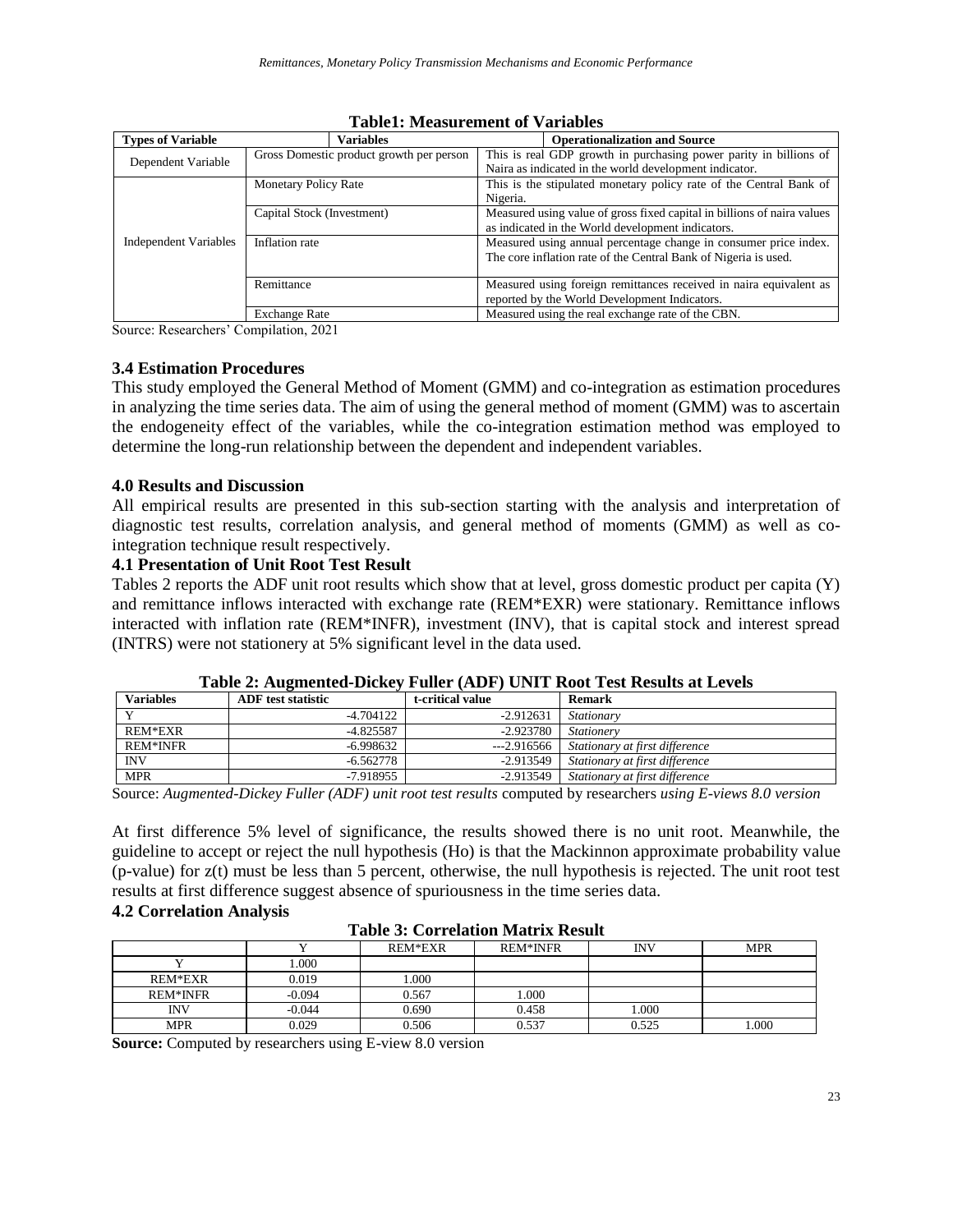Table 3 reports the Pearson coefficients correlation of remittance inflows accounting for the monetary policy transmission mechanisms on the economic performance of Nigeria. It can be observed that Y and REM\*EXR are positively correlated  $(r = 0.019)$ . Remittance inflows interacted with inflation is negatively correlated  $(r = -0.094)$  with Y. This relationship is suggestive that remittance inflows interacted with inflation adversely affects economic activities or decreases economic performance in Nigeria. Capital stock investment (INV) is negatively associated with gross domestic product per capita (r=-0.044). It suggests that capital stock an indication of fixed capital accumulation negatively influences the economic performance and growth of Nigeria. Monetary policy rate is observed to maintain a positive correlation with Y ( $r= 0.029$ ). It implies that monetary policy rate has been a favourable variable in enhancing the economic performance of Nigeria, consequently the well-being of the citizens in the period under consideration. The correlation coefficients do not in any way show signs of multicollinearity and all the variables reinforce in a mutual perspective. Equally important is that the degree of correlation between the monetary variables is string at over 0.5 for each. This shows that the monetary variables interact closely with one another as expected from theory and validated the choice of the GMM methodology. Thus the correlation analysis acts as a diagnostic tool as well.

#### **4.3 Remittance inflows monetary instruments and economic performance**

The results of the Generalised Method of Moments dynamic regression analysis presented below show no autocorrelation problems since the Durbin-Watson statistics are within range. The adjusted R-squared, at 66 per cent, shows that the model significantly represents the relationship between the monetary variables and economic growth.

| $\overline{\phantom{0}}$<br>$\overline{\phantom{a}}$ | $\overline{\phantom{a}}$<br>o |
|------------------------------------------------------|-------------------------------|
| L.Y                                                  | 1.118*                        |
|                                                      | [0.001]                       |
| REM*EXR                                              | $0.001*$                      |
|                                                      | [0.005]                       |
| <b>REM*INFR</b>                                      | $0.067***$                    |
|                                                      | [0.090]                       |
| <b>INV</b>                                           | $-0.075*$                     |
|                                                      | [0.004]                       |
| <b>MPR</b>                                           | 0.253                         |
|                                                      | [0.463]                       |
| <b>CONSTANT</b>                                      | $-3.334$                      |
|                                                      | [0.390]                       |
| Observations                                         | 58                            |
| No. of instruments                                   | 5                             |
| R-Squared                                            | 0.76                          |
| Adjusted R-Square                                    | 0.66                          |
| Durbin-Watson Statistics                             | 2.007                         |
| J-statistics                                         | 0.000                         |

**Table 4: General Method of Moment (GMM) Dynamic Regression Result**

**Source:** Authors' Computation, from E-view 8.0 version

*T-statistics are reported in editorial parenthesis, \*, \*\* and \*\*\* indicate significance at 1%, 5% and 10% levels of confidence* 

Table 4 shows that one period lag of gross domestic product per capita income is positive (1.118) and significant in the reference period. The coefficients of remittance inflows interacted with exchange rate (REM\*EXR) is positive (0.001) and statistically significant on gross domestic product per capita income. It suggests that as migrant remittances increases under a favourable exchange rate, the economy of Nigeria is bound to grow and performs well. The result portends that an appreciation in domestic exchange rate induces migrants to send remittances to their origin economy, fitting within the studies finding remittances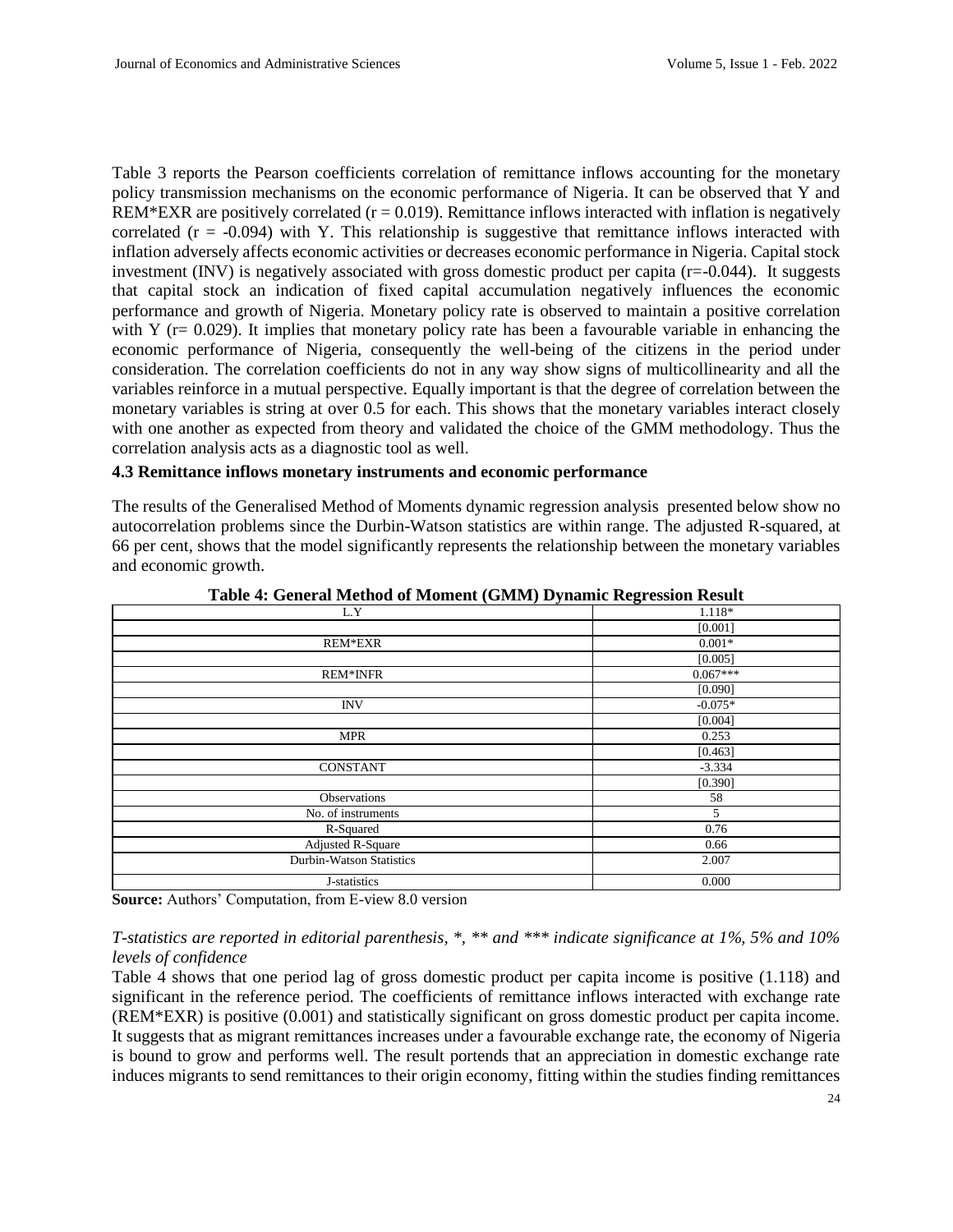as countercyclical. These remittances if properly channeled into productivity economic activities are capable of improving economic performance in Nigeria, ceteris paribus. This is possible, if the migrant remittances under an appreciable exchange rate are plunged into productive economic investments, given a good government policy that encourages it. The finding is also an indication that a favourable exchange rate induces migrant remittances inflows towards driving the economic growth and performance of Nigeria. These finding align with the research results of Adams and Page (2005); Acosta et al. (2008); Cox Edwards and Ureta (2003); Woodruff and Zenteno (2007); Fajnzylber and Lopez (2008); Yang (2008); Aboulezz (2015); Marzovilla and Mele (2015); Matuzevciute and Butkus (2016) respectively.

Remittance inflows interacted with inflation rate (REM\*INFR) return a coefficient value on gross domestic product per capita income (GDPPCI) that is positive (0.090). It can be inferred that a low rate of inflation, given high remittance inflows, impacts positively impacts on the performance of the Nigerian economy, although it is only significant at 10% level of confidence. It alludes to the strength of remittances in the face of inflation pressures.

Monetary policy rate has a positive sign (0.253) with significant statistical p-value of 0.004 in the period under reference. The result indicates that monetary policy contributes to the performance of the Nigerian economy. This may be connected with impressive monetary policy result of successive regimes of government over time in Nigeria.

Capital stock (investment) exerted a negative (-0.075) and statistically insignificant impact on gross domestic product per capita income of Nigeria in the period examined. It connotes that a slight percent fall in migrant remittance assuming a decrease in exchange rate, would discourage investments, and affects economic activities, consequently the performance of economy of Nigeria. This latter finding is partly in consonance with the research outcome of Matuzevciute and Butkus (2016).

Regressions are validated at most at  $\alpha$  = 0.05 except for remittances interacted with inflation which is validated at  $\alpha$  = 0.10.

### **4.4 Johansen Co-integration Test Results**

#### **Table 5: Co-integration Analysis – Unrestricted Co-integration Rank Test (Trace and Max-Eigen**

**values)**

| , anno ,          |                        |                      |                    |                       |
|-------------------|------------------------|----------------------|--------------------|-----------------------|
| <b>Hypothesis</b> | <b>Test statistics</b> | Critical value at 5% | Maximum Eigenvalue | Critical values at 5% |
| $R = 0$           | 124.0842               | 69.8188              | 64.2327            | 33.8768               |
|                   | 58.8414                | 47.8561              | 29.1485            | 27.5843               |
|                   | 30.6929                | 29.7970              |                    |                       |

**Source:** Researchers' Computation from E-views 8.0

The Johansen co-integration result in table 5 indicates that there exists at least (3) co-integration equations under the trace statistics value and two (2) maximum Eigen value statistics at 5% significant level. It suggests that there is a long-run relationship between remittances inflows interacted with monetary policy instruments and the economic performance of Nigeria. The research finding agrees with the study of Matuzevciute and Butkus (2016) establishing a long-run relationship between migrant remittances economic growth, considering the development level of recipient country. The findings contributes to the body of knowledge interacting monetary policy variables with remittances using a model that captures the Nigerian conditions.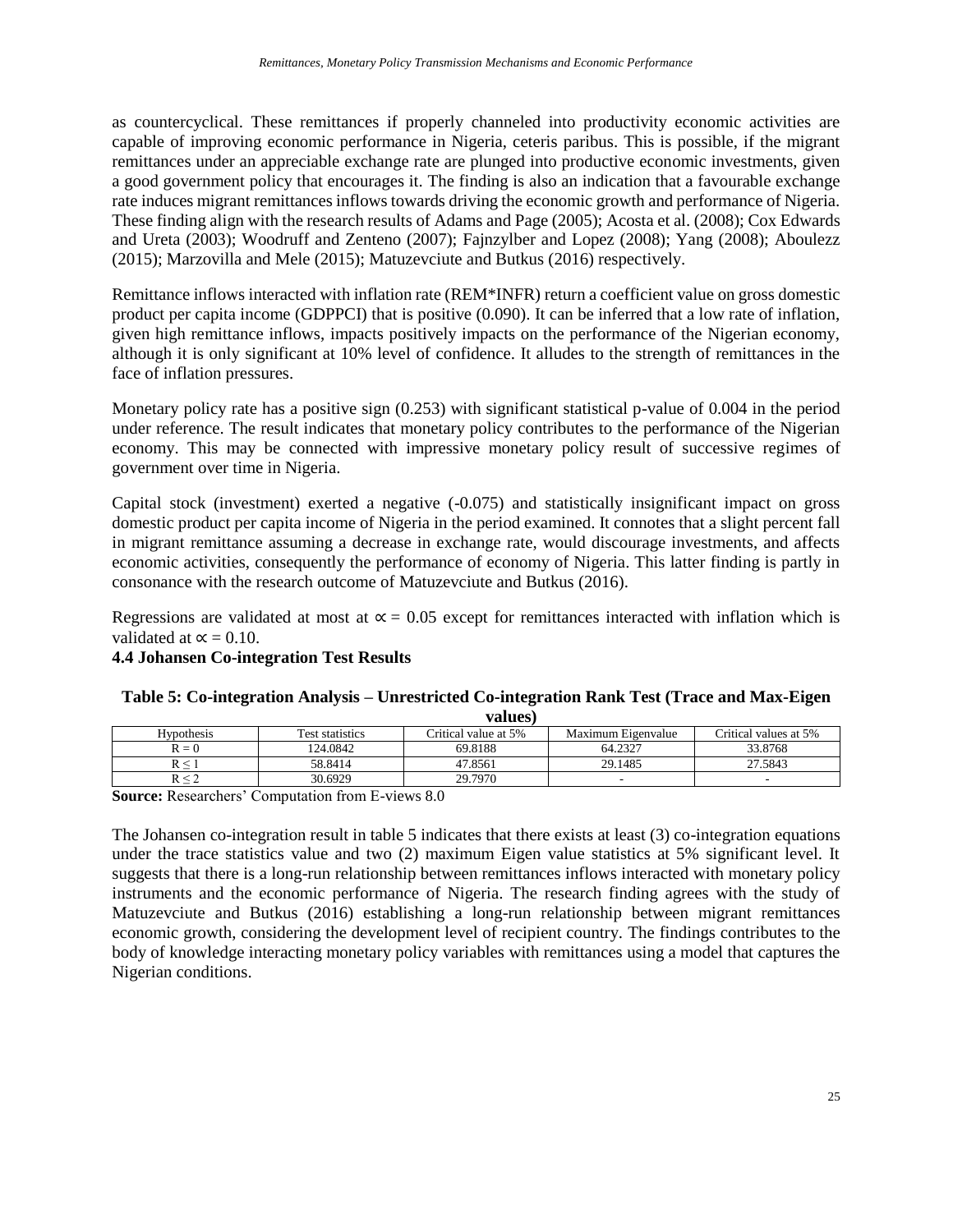#### **5.0 Conclusion and Policy Recommendations**

#### **5.1 Conclusion**

The study concludes that the interaction of migrant remittances monetary policy instruments such as real exchange rate and inflation rate contribute importantly to the of economic performance in Nigeria, including in the long-run. The economic significance while small in magnitude shows that under proper monetary conditions remittances can improve economic growth through the monetary transmission mechanism.

#### **5.2 Policy Implications**

This study's findings portends some policy implications to the Nigerian government.

- i. First, it is imperative for the Federal Government of Nigeria through the Central Bank of Nigeria (CBN) to devise a policy framework to embrace remittances as a monetary and fiscal policy instrument in fostering economic activities; explicitly including the remittances in monetary policy initiatives to support fiscal budgets and enhance national development.
- ii. Second, the findings indicate that initiatives to reduce the cost of remittances from abroad as well as encourage the diaspora to contribute to various investments in the country are beneficial to Nigeria.
- iii. Third, the Federal Government of Nigeria has previously successfully raised diaspora bonds and can continue to harness the remittances window as an internal borrowing source to cushion budget deficit, finance capital investments with the aim of mitigating liquidity challenges; and in this way strive to maintain macro-economic stability in Nigeria.

#### **5.3 Policy Recommendations**

This study put forwards the following recommendations:

- i. Future research extending the impact of migrant remittance inflows interacted with monetary policy instruments on economic performance of countries in Africa, including regions such as ECOWAS, COMESA and so forth.
- ii. There remains a gap in applying more advanced estimation methods to examine the impact of remittance inflows interacted with other macroeconomic variables on an economy acrosscountries or in other polar zone/jurisdiction.
- iii. Future research investigating the implications of remittances interacted with savings; corruption on economic growth. The outcome of such a research will be useful to the government in fashioning out effective policy on the regulation of remittances, in development policy initiatives as well as remittances as productive investments in the country.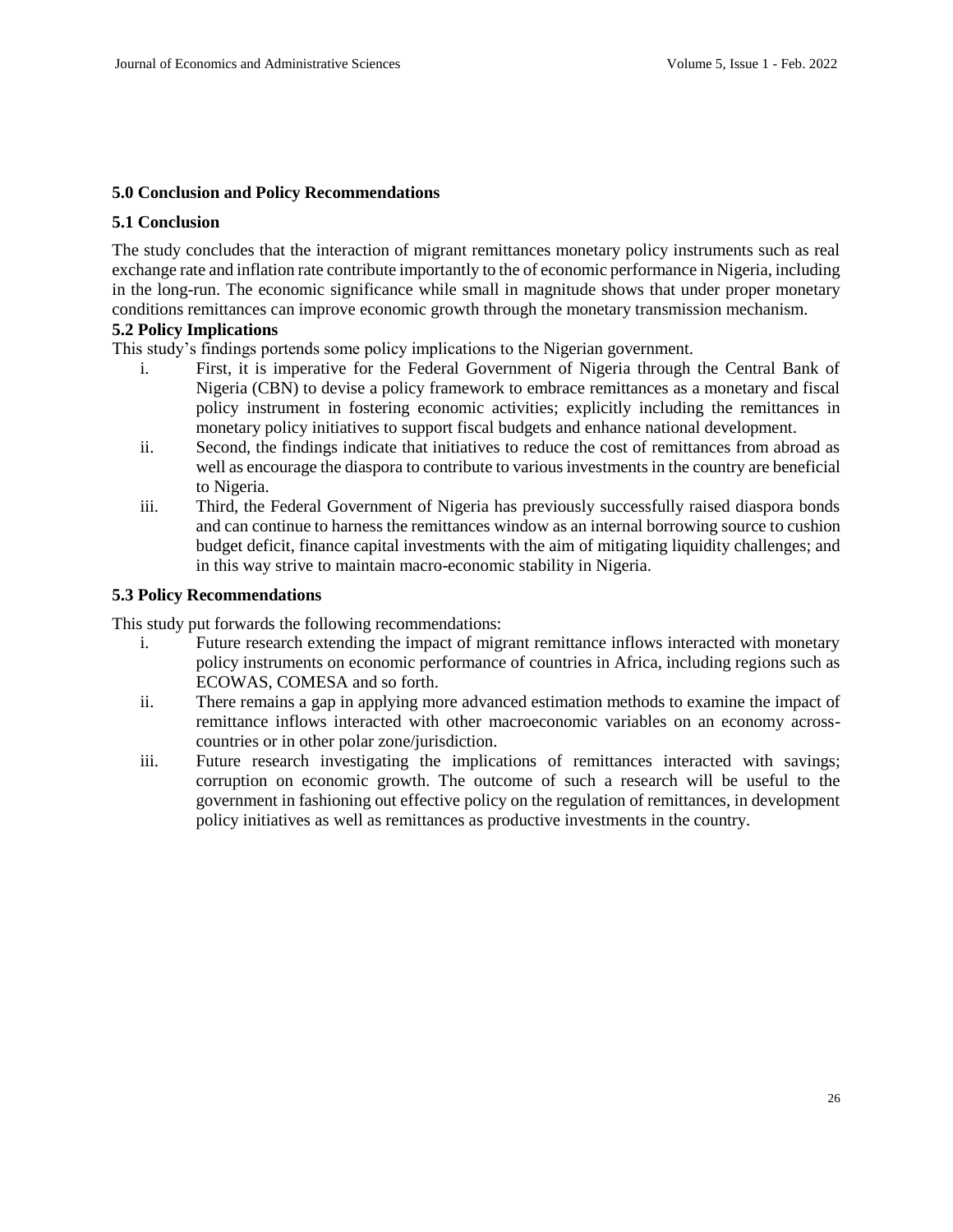#### **References**

Acosta P., Lartey E., Mandelmans F. (2008). Remittances and the Dutch Disease, Working Paper 2007-8, Federal Reserve Bank of Atlanta

Acosta, P.A., Lartey, E.K.K., & Mandelman. F.S. (2007). Remittances and the Dutch disease. Federal Reserve Bank of Atlanta Working Paper 2007-8, April. Adams, Richard H., Jr., and John Page. 2005. Do international migration and remittances reduce poverty in developing countries? World Development 33, no. 11:1645–69

Adams, R.H., & Page, J. (2005). Do international migration and remittances reduce poverty in developing countries? World Development 33, no. 11:1645–69

Adelman, I.; Taylor, J.E (1992). Is structural adjustment with a human face possible? The case of Mexico. Journal of Development Studies, 26, 387–407

Adenutsi, D.E., & Ahortor, C.R.K. (2008). Remittances, exchange rate and monetary policy in Ghana. West Africa Journal of Monetary and Economic Integration, 8(2), 1-42

Amuedo-Dorantes, C.,& Pozo, S. (2004). Workers' remittances and the real exchange rate: A paradox of gifts. World Development 32, no. 8:1407– 17

Ang, A.P. (2006). Workers' remittances and economic growth in the Philippines, [http://www.ifw](http://www.ifw-kiel.de/VRCent/DEGIT/paper/degit12/C012_029)[kiel.de/VRCent/DEGIT/paper/degit12/C012\\_029.](http://www.ifw-kiel.de/VRCent/DEGIT/paper/degit12/C012_029)http://www.ifw-kiel.de/VRCent/DEGIT/paper/degit\_ 12/C012\_029

Barajas, A.; Chami, R.; Ebeka, K., & Oeking, C. (2016). Do Workers' remittances promote economic growth? IMF Working Paper WP/09/153. 2009. Available online: https://www.imf.org/external/pubs/ft/ wp/2009/wp09153.pdf (accessed on 27 May 2016).

Beear, B. (2004). Hypothesis testing and multiplicative interaction terms. International organization Journal, 58, 807-820

Boughton, J.M. (2002). On the origins of the Fleming-Mundell model. International Monetary Fund working paper, policy development and review department, WP/02/107

Brambor, T., Clark, W.R., & Golder, M. (2005). Understanding interaction models: improving empirical analysis. Journal of Political Analysis, 14, 63-82

Central Bank of Nigeria. (2019). [Draft] Annual Report. Abuja available at https://www.cbn.gov.ng/Out/2020/RSD/CBN%202019%20ANNUAL%20REPORT-FINAL.pdf

Chami, R.; Fullenkamp, C.; Jahjah, S. (2005). Are Immigrant remittance flows a source of capital for development? IMF Working Paper WP/03/189. International Monetary Fund: Washington, DC, USA, 2005. Available online: <https://www.imf.org/external/pubs/ft/wp/2003/wp03189.pdf>

Chunrong, A., & Norton, E. (2003). Interaction terms in logit and probit models. Economics Letters, 80, 123-129

Connell, J., & Conway, D. (2000). Migration and remittances in Island micro-states: A comparative Perspective on the South Pacific and the Caribbean. International Journal of Urban Region Reserve, 24, 52–78

Cox Edwards, A., & Ureta, M. (2003). International migration, remittances, and schooling: Evidence from El Salvador. Journal of Development Economics 72, no. 2:429–61

Dickey, D.A., & Fuller, W.A. (1981). Likelihood ratio statistics for autoregressive time series with a unit root. *Econometrica*, 49, 1057 – 1072

Faini, R. (2002), 'Development, Trade, and Migration', proceedings from the ABCDE Europe Conference, 1-2: 85-116

Fajnzylber, P., & Lopez. J.H. (2008). Remittances and development: Lessons from Latin America. Washington, D.C.: World Bank

Feeny, S.; Iamsiraroj, S.; Mcgillivray, M. (2014). Key factors affecting GDP in Pakistan over the period 1975-2011.Remittances and economic growth. Larger impact in smaller countries? Journal of Development Studies, 50, 1055–1066

Glytsos, N.P. (2002). The contribution of remittances to growth: A dynamic approach and empirical analysis. Journal of Economics Studies, 32, 468–496

Ilu, A.I. (2019). Impact of remittances from Nigerians in Diaspora on exchange rate stability. MPRA Paper No. 97855

IMF, World Economic Outlook (2005). International Monetary Fund; Washington D.C.

IMF, World Economic Outlook (2005). International Monetary Fund; Washington D.C.

Jounghyeon Johansen, S. (1988). Modelling of cointegration in the vector autoregressive model. *Economic Modelling*, 17(3), 359 – 373. Retrieved from<http://www.sciencedirect.com/science/article/pii/S0264999399000437>

Johansen, S. (2000). Modelling of cointegration in the vector autoregressive model. *Economic Modelling*, 17, 359 – 373. Htts://doi.org/10.1016/S0264-9993(99)00043-7

Kim, J. (2019)). The impact of remittances on exchange rate and Money Supply: does "openness" matter in Developing Countries?, Emerging Markets Finance and Trade, 55:15, 3682-3707, DOI: [10.1080/1540496X.2018.1547963](https://doi.org/10.1080/1540496X.2018.1547963)

Kumar, R.R.; & Stauvermann, P.J (2018). Exploring the nexus between remittances and economic growth: A study of Bangladesh. International Review of Economics, 61, 399–415

Ladyaeva, S., & Linden, M. (2008). Determinants of economic growth: Evidence from Russian region. The European Journal of Comparative Economy, 5(1), 87-105

Lartey, E. K.K., Mandelman, F.S., & Acosta, P.A. (2008). Remittances, exchange rate regimes, and the Dutch disease: A panel data analysis. Federal Reserve Bank of Atlanta Working Paper 2008-12, March

Lartey, E.K.K. (2016). Exchange rate flexibility and the effect of remittances on economic growth. World Bank Group Policy Research working paper 7932 available at < https://openknowledge.worldbank.org/bitstream/handle/10986/25835/WPS7932.pdf?sequence=1&isAllowed=y> available at [< https://openknowledge.worldbank.org/bitstream/handle/10986/25835/WPS7932.pdf?sequence=1&isAllowed=y](https://openknowledge.worldbank.org/bitstream/handle/10986/25835/WPS7932.pdf?sequence=1&isAllowed=y)

Leon-Ledesma, M., & Piracha, M. (2004), "International migration and the role of remittances in Eastern Europe", International Migration, 42(4), 65-84

Lim, S.; Simmons, W.O. (2015). Do remittances promote economic growth in the Caribbean Community and Common Market? Journal of Economics and Business, 77, 42–59

Lopez, H.L.M., & Bussolo, M. (2007). Remittances and the real exchange rate. World Bank Policy Research Working Paper 4213

Lucas, R.E.B (2005), International Migration and Economic Development: Lessons from Low-Income Countries, Edward Elgar, Cheltenham, United Kingdom

Marzovilla, A., & Mete. B. (2015). Remittances, economic growth, exchange rate regime: The case of Morocco. European Journal of Economics, Finance and Administrative Sciences, 71, 106-123

Matuzevciute, K., & Butkus, M. (2016). Remittances, development level and long –run economic growth. Journal of Economics, 4(28), 1-20